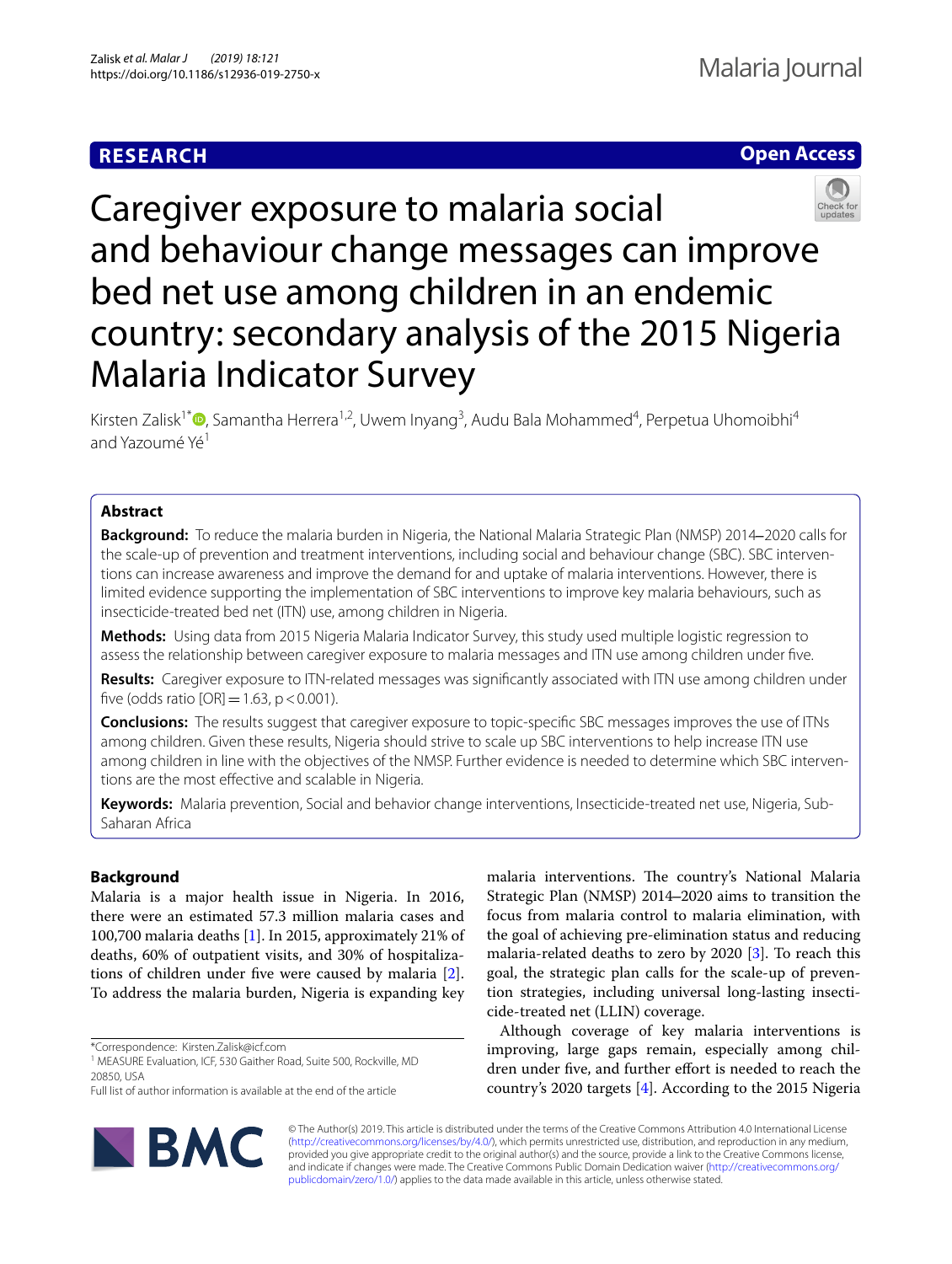Malaria Indicator Survey (NMIS), approximately twothirds of households in Nigeria own at least one insecticide-treated net (ITN), but only 44% of children under fve used an ITN the night before the survey (2015 NMSP target: 50%) [\[4](#page-4-3)]. Notably, more than 90% of ITNs are obtained free-of-charge through campaigns or through regular distribution during antenatal care or child immunization visits or at government health facilities in Nigeria [\[4](#page-4-3)].

Social and behaviour change (SBC) interventions are also an important component of Nigeria's NMSP and are seen as integral to achieving its intervention coverage targets by creating awareness and improving demand for and the uptake of prevention and treatment interventions. Malaria SBC interventions are widely employed in the country. For example, mass ITN distributions are accompanied by SBC messaging [[5,](#page-4-4) [6\]](#page-4-5). Programme implementers have used SBC interventions that involve national mass media messaging, interpersonal communication at the community level, and multi-channel approaches in their programme areas [\[7](#page-4-6)[–9](#page-4-7)].

Despite widespread implementation of SBC interventions in malaria programming, there is limited evidence of their efectiveness for improving ITN use specifcally among children under fve and specifcally in Nigeria [\[5](#page-4-4), [6,](#page-4-5) [10](#page-4-8)[–19\]](#page-5-0). Nevertheless, several studies call for the implementation of SBC interventions to improve the uptake of malaria interventions or behaviours among children under five [\[20](#page-5-1)–[29\]](#page-5-2). Given this context and Nigeria's emphasis on SBC interventions in its NMSP, this study assessed the relationship between caregiver exposure to malaria SBC messages and the use of ITNs among children under fve.

# **Methods**

### **Study design**

This cross-sectional study was a secondary analysis of 2015 NMIS data to assess the relationship between mother or caregiver (hereafter referred to as "caregiver") exposure to malaria SBC messages and ITN use among children under fve.

# **Data**

The 2015 NMIS used a cluster-based sampling design to select a nationally representative sample of more than 8000 households from 329 clusters throughout the country. A total of 7745 selected households agreed to participate in the survey (response rate: 98.8%). In each household, all women between the ages of 15 and 49 were eligible to be interviewed, and 8034 women agreed to participate (response rate: 99.1%). Survey feldwork took place in October and November 2015, immediately following the end of the rainy season, during the period when malaria transmission peaks. Further details on the survey methodology are provided in the survey fnal report [\[4](#page-4-3)].

### **Data analysis**

The authors used multiple logistic regression  $[30, 31]$  $[30, 31]$  $[30, 31]$  to assess the relationship between caregiver exposure to at least one ITN-specifc malaria message and ITN use among children under five. The outcome variable was children under fve who slept under an ITN the night preceding the survey. The exposure variable was caregivers of children under fve who were exposed to at least one ITNrelated message in the 6 months preceding the survey. Exposure to a message related to ITN use was defned as recall of at least one of the following two messages in the past 6 months: "*sleeping inside a mosquito net is important*" or "*who should sleep inside a mosquito net*".

The model adjusted for select variables that could potentially confound the relationship between the outcome and exposure variables. These covariates were age and sex of the child, caregiver's educational attainment, place of residence (i.e., urban or rural), region of the country, household wealth quintile [[32\]](#page-5-5), household ownership of a radio, household ownership of a television, and adequate number of ITNs in household—defned as the household owning at least one ITN per every two household members. The model was restricted to include one randomly selected eligible child per household to avoid cluster effects. The model was also restricted to include only children who slept in the household the night preceding the survey in households that owned at least one ITN. All analyses were done using Stata version 14 (StataCorp LLC, College Station, Texas, USA).

# **Results**

# **ITN use among children under fve by background characteristics**

Insecticide-treated net use among children under fve did not vary by child sex, child age, or household ownership of a radio, but it did vary by a number of characteristics. ITN use increased as the wealth quintile decreased, with 40.5% of children under five having used an ITN in the highest wealth quintile, and 69.9% of children under fve having used an ITN in the lowest wealth quintile  $(p<0.0001)$ . ITN use was higher among children who lived in households with an adequate number of ITNs  $(69.1\% , p < 0.0001)$ , among children whose caregivers were exposed to an ITN-related message (55.9%,  $p=0.0004$ ), among children from rural areas (62.0%, p=0.0005), among children from the North Central (60.7%), North East (61.0%) and North West (70.5%) regions ( $p < 0.0001$ ), and among children living in households that did not own a television  $(66.3\% , p < 0.0001)$ (Table [1\)](#page-2-0).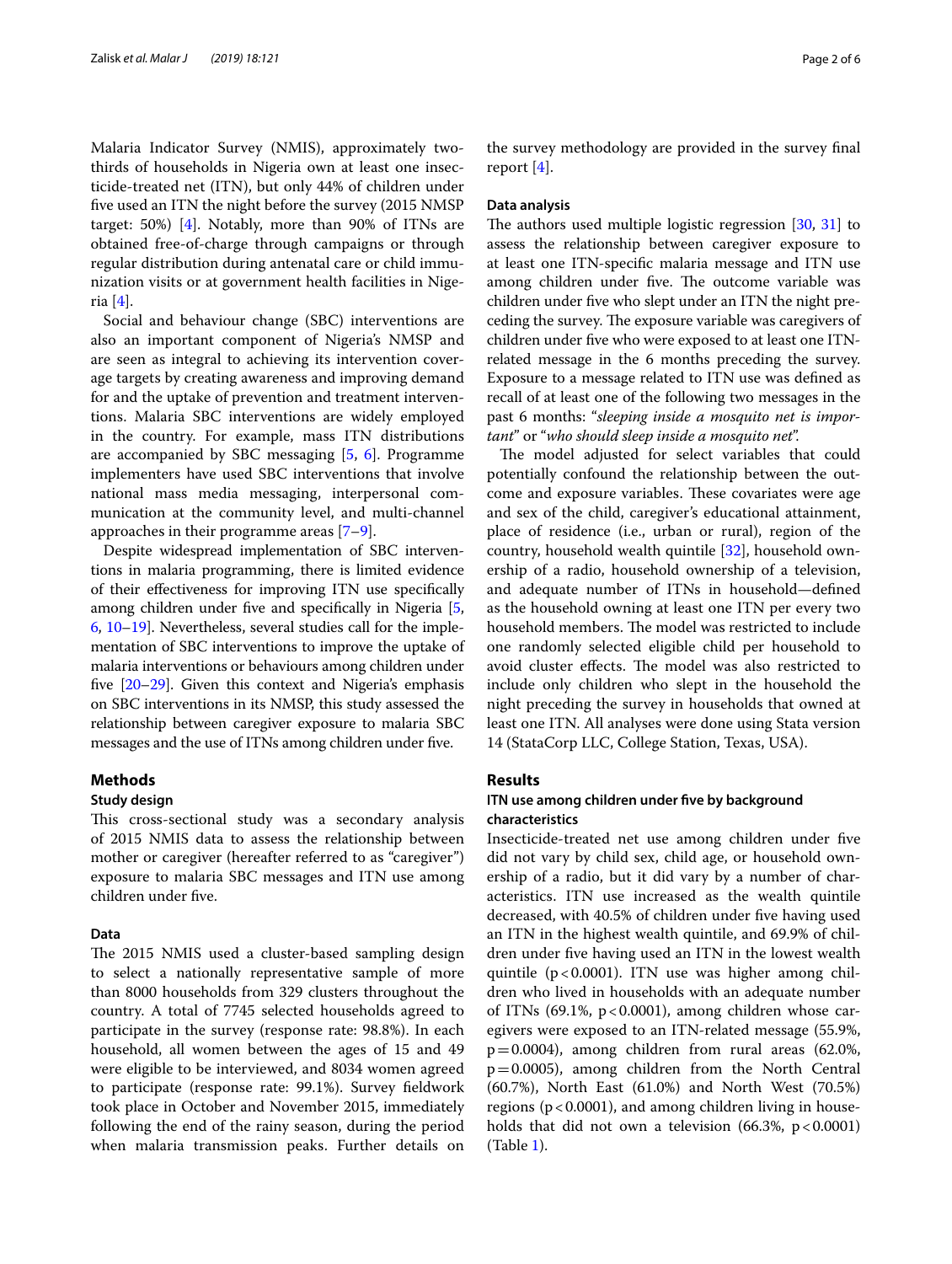<span id="page-2-0"></span>**Table 1 ITN use among children under fve by background characteristics**

| <b>Background characteristic</b>                           | N        | % (95% CI)          | Chi square<br>p-value |
|------------------------------------------------------------|----------|---------------------|-----------------------|
| Caregiver exposed to at least one ITN message <sup>a</sup> | 0.0004   |                     |                       |
| Nο                                                         | 1773     | 55.9 (52.7-59.1)    |                       |
| Yes                                                        | 302      | 67.9 (61.4-73.8)    |                       |
| Sex of child                                               |          |                     | 0.8894                |
| Male                                                       | 1057     | 58.1 (54.4-61.7)    |                       |
| Female                                                     | 1018     | 57.7 (53.5-61.9)    |                       |
| Age of child                                               |          |                     | 0.2991                |
| 0-11 months                                                | 285      | 54.5 (46.4-62.3)    |                       |
| 12-23 months                                               | 603      | 57.9 (52.9-62.8)    |                       |
| 24-35 months                                               | 532      | $62.2(57.1 - 67.0)$ |                       |
| 36-47 months                                               | 384      | 54.1 (51.6-62.9)    |                       |
| 48-59 months                                               | 271      | 57.9 (46.6-61.4)    |                       |
| Caregiver's educational attainment                         |          |                     | < 0.0001              |
| No formal education                                        | 890      | 67.7 (63.3-71.9)    |                       |
| Primary education                                          | 365      | 54.9 (48.7-60.9)    |                       |
| Secondary or higher education                              | 820      | 47.9 (43.6-51.9)    |                       |
| Place of residence                                         |          |                     | 0.0005                |
| Urban                                                      | 728      | 49.9 (44.8-55.1)    |                       |
| Rural                                                      | 1347     | 62.0 (58.0-65.9)    |                       |
| Wealth quintile                                            |          |                     | < 0.0001              |
| Highest                                                    | 393      | 40.5 (35.2-46.1)    |                       |
| Fourth                                                     | 411      | 47.5 (41.6-53.6)    |                       |
| Middle                                                     | 428      | $60.0(54.5 - 65.3)$ |                       |
| Second                                                     | 444      | 67.3 (60.8-73.2)    |                       |
| Lowest                                                     | 399      | 69.9 (64.0-75.3)    |                       |
| Region                                                     |          |                     | < 0.0001              |
| North Central                                              | 363      | $60.7(53.5 - 67.5)$ |                       |
| North East                                                 | 424      | $61.0(55.1 - 66.6)$ |                       |
| North West                                                 | 596      | 70.5 (64.6-75.8)    |                       |
| South East                                                 | 184      | 33.3 (24.0-44.1)    |                       |
| South South                                                | 250      | 45.4 (36.9-54.3)    |                       |
| South West                                                 | 258      | 41.7 (35.8-47.8)    |                       |
| Adequate number of ITNs in household <sup>b</sup>          | < 0.0001 |                     |                       |
| No                                                         | 1352     | 51.6 (48.3-55.0)    |                       |
| Yes                                                        | 723      | 69.1 (64.4-73.5)    |                       |
| Household owns radio                                       |          |                     | 0.2346                |
| No                                                         | 814      | 59.7 (55.2-64.1)    |                       |
| Yes                                                        | 1261     | 56.7 (53.2-60.2)    |                       |
| Household owns television                                  |          |                     | < 0.0001              |
| No                                                         | 1101     | 66.3 (61.9-70.3)    |                       |
| Yes                                                        | 974      | 47.4 (43.6-51.2)    |                       |

In Nigeria almost all ITNs are long-lasting insecticide-treated net (LLINs). The authors used the term ITN because the analysis was conducted using data on ITNs, which include LLINs and ITNs that have been soaked with insecticide within the past 12 months

*ITN* insecticide-treated bed net, *CI* confdence interval

p-values that are signifcant at the 0.05 level are italic

<sup>a</sup> During the 6 months preceding the survey

b Household owns at least one ITN for every two household members

# **Caregiver exposure to ITN messages and ITN use among children under fve**

The odds of ITN use were 1.6 times higher among children whose caregivers were exposed to at least one ITN message in the 6 months preceding the survey compared with children whose caregivers were not exposed to at least one ITN message in the 6 months preceding the survey (odds ratio  $[OR] = 1.63$ , p<0.001). ITN use was signifcantly associated with residence, wealth quintile, region, adequate number of ITNs in household, and household ownership of a radio. Signifcant associations were not found between ITN use and sex or age of the child, caregiver's educational attainment, or household ownership of a television (Table [2](#page-3-0)).

## **Discussion**

This study assessed the relationship between caregiver exposure to malaria SBC messages and ITN use among children under five. The results suggest that caregiver exposure to ITN-related messages in the preceding 6 months has a positive efect on ITN use among children under fve. Approximately two-thirds of households in Nigeria own at least one ITN, of which the majority are obtained through distribution campaigns [[4\]](#page-4-3) that usually include an SBC intervention to encourage regular, consistent, and proper use of the nets [\[5](#page-4-4), [6\]](#page-4-5). ITNs are also obtained during antenatal care or child immunization visits, which offer opportunities for healthcare providers to share SBC messages specifcally with caregivers of young children to ensure that they understand the benefits of their children sleeping under an ITN. The two most common sources of malaria messages are the radio and television [\[4](#page-4-3)], which can supplement messages provided during distribution campaigns and healthcare visits.

Other studies assessing the relationship between exposure to a malaria SBC intervention or message and ITN use among children have shown mixed results [[11,](#page-4-9) [13,](#page-4-10) [16](#page-5-6), [19\]](#page-5-0). For example, studies in Cameroon and Ghana found signifcant positive associations between caregiver exposure to malaria messages and ITN use in children [[13](#page-4-10), [19\]](#page-5-0), but two studies in Zambia did not fnd a signifcant association between caregiver exposure to SBC interventions and ITN use among children [\[11](#page-4-9), [16\]](#page-5-6). Although a limited number of studies explore ITN use among children in relation to caregiver exposure to relevant SBC messages, more studies look at ITN use among other household members in relation to exposure to SBC messages. In other parts of sub-Saharan Africa, studies show that SBC exposure has positive efects on ITN use in a variety of populations, including women of reproductive age  $[10]$  $[10]$ , mothers of children under five  $[15]$  $[15]$ , and all household members [[14,](#page-4-11) [18](#page-5-8)]. Moreover, two studies conducted in Nigeria show that SBC exposure had positive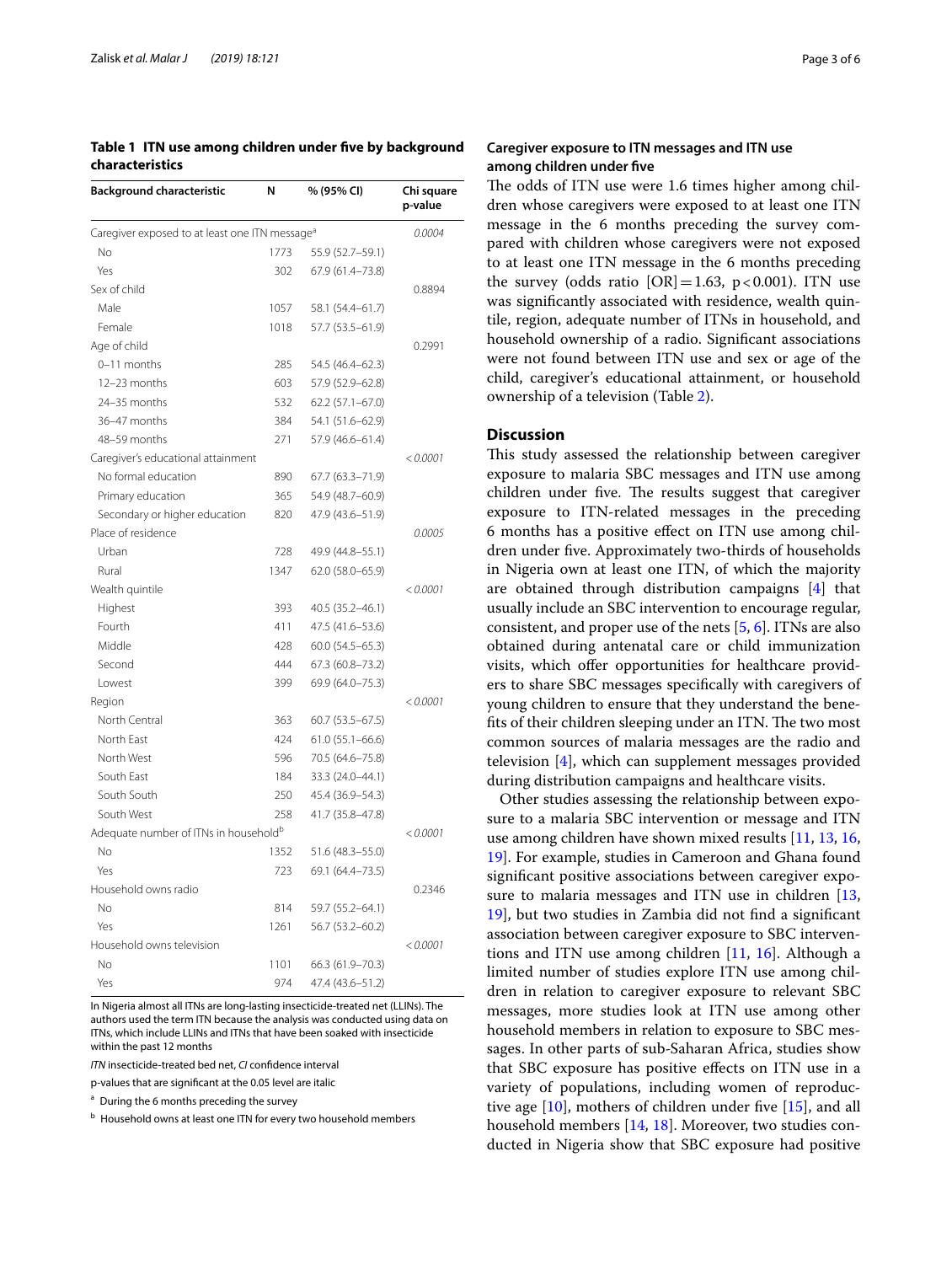<span id="page-3-0"></span>**Table 2 Caregivers' exposure to ITN messages and ITN use among children under fve**

| <b>Background characteristic</b>                           | Odds ratio (95% CI) | p-value |
|------------------------------------------------------------|---------------------|---------|
| Predictor                                                  |                     |         |
| Caregiver exposed to at least one ITN message <sup>a</sup> |                     |         |
| No                                                         | 1.00 (reference)    |         |
| Yes                                                        | $1.63(1.24 - 2.15)$ | < 0.001 |
| Covariates                                                 |                     |         |
| Sex of child                                               |                     |         |
| Male                                                       | 1.00 (reference)    |         |
| Female                                                     | $0.95(0.79 - 1.15)$ | 0.619   |
| Age of child                                               |                     |         |
| 0-11 months                                                | 1.00 (reference)    |         |
| 12-23 months                                               | $0.96(0.71 - 1.30)$ | 0.809   |
| 24-35 months                                               | $1.05(0.77 - 1.43)$ | 0.760   |
| 36-47 months                                               | $0.86(0.62 - 1.19)$ | 0.359   |
| 48-59 months                                               | $0.87(0.61 - 1.25)$ | 0.465   |
| Caregiver's educational attainment                         |                     |         |
| No formal education                                        | 1.00 (reference)    |         |
| Primary education                                          | $0.92(0.69 - 1.22)$ | 0.556   |
| Secondary or higher education                              | $1.03(0.77 - 1.37)$ | 0.844   |
| Place of residence                                         |                     |         |
| Urban                                                      | 1.00 (reference)    |         |
| Rural                                                      | $0.71(0.55 - 0.93)$ | 0.011   |
| Wealth quintile                                            |                     |         |
| Highest                                                    | 1.00 (reference)    |         |
| Fourth                                                     | $1.48(1.08 - 2.04)$ | 0.015   |
| Middle                                                     | 2.45 (1.64-3.65)    | < 0.001 |
| Second                                                     | 3.40 (2.08-5.55)    | < 0.001 |
| Lowest                                                     | 3.40 (2.00-5.77)    | < 0.001 |
| Region                                                     |                     |         |
| North Central                                              | 1.00 (reference)    |         |
| North East                                                 | $0.80(0.59 - 1.09)$ | 0.153   |
| North West                                                 | $1.26(0.93 - 1.71)$ | 0.138   |
| South East                                                 | $0.34(0.23 - 0.50)$ | < 0.001 |
| South South                                                | $0.68(0.48 - 0.96)$ | 0.029   |
| South West                                                 | $0.56(0.39 - 0.80)$ | 0.001   |
| Adequate number of ITNs in household <sup>b</sup>          |                     |         |
| No                                                         | 1.00 (reference)    |         |
| Yes                                                        | 2.23 (1.82-2.72)    | < 0.001 |
| Household owns radio                                       |                     |         |
| No                                                         | 1.00 (reference)    |         |
| Yes                                                        | $1.25(1.02 - 1.54)$ | 0.032   |
| Household owns television                                  |                     |         |
| No                                                         | 1.00 (reference)    |         |
| Yes                                                        | $1.08(0.80 - 1.45)$ | 0.634   |

In Nigeria almost all ITNs are long-lasting insecticide-treated net (LLINs). The authors used the term ITN because the analysis was conducted using data on ITNs, which include LLINs and ITNs that have been soaked with insecticide within the past 12 months

*ITN* insecticide-treated bed net, *CI* confdence interval

p-values that are signifcant at the 0.05 level are italic

<sup>a</sup> During the 6 months preceding the survey

b Household owns at least one ITN for every two household members

efects on ITN use among household heads and their spouses [\[6](#page-4-5)] and all household members [\[5](#page-4-4)].

Our results suggest that SBC interventions can play an important role in improving ITN use among children under fve. Given these fndings and the low coverage of malaria SBC message exposure in the country, Nigeria should strive to scale up SBC interventions as the country seeks to achieve universal LLIN coverage. Meeting this intervention coverage target by 2020 requires improved ITN use among children. Although the country has made progress in improving malaria intervention coverage over the past decade, current coverage is behind 2015 targets, and large gaps remain to achieve the 2020 targets. Among women of reproductive age, only 36% recalled exposure to messages about malaria in the 6 months preceding the survey  $[4]$  $[4]$ , even though SBC efforts to support key malaria prevention and management interventions have been ongoing [\[3](#page-4-2), [7](#page-4-6), [8](#page-4-12)]. Furthermore, of those women who recalled hearing any messages, fewer than half recalled messages related to ITNs. The most commonly recalled message was that sleeping inside a mosquito net is important (39%), but only 9% recalled messages about who should sleep inside a mosquito net [\[4](#page-4-3)].

The Federal Ministry of Health has an advocacy, communication, and social mobilization (ACSM) guide, which was updated in 2014 [[33](#page-5-9), [34\]](#page-5-10), to help standardize ACSM programming, of which SBC messaging is an integral component, and to ensure that ACSM activities align with the NMSP. The NMSP notes that more evidence-based, culturally sensitive, and suitable SBC materials are needed, but it also states that the most efective SBC strategies (e.g., music, drama, sports, competitions) for improving the uptake of malaria interventions must still be determined [[3\]](#page-4-2). In assessing possible SBC interventions, it will be important to consider the context in which they will be implemented. For example, mass ITN distributions are obvious opportunities on which to capitalize for promoting ITN use, but how is ITN messaging best conveyed if there are not mass ITN distributions? More evidence is needed to better understand and inform scaling up such interventions concurrently with prevention and treatment interventions in the country, especially in light of the substantial investments being made in SBC interventions and the country's important push toward malaria elimination.

# **Limitations**

Due to the lack of variation in recall of ITN use messages, a valid exposure index could not be created to examine a dose–response relationship between SBC exposure and ITN use. In addition, the NMIS did not capture the intensity or source of specific messages. The study was limited to assessing the relationship between the outcome of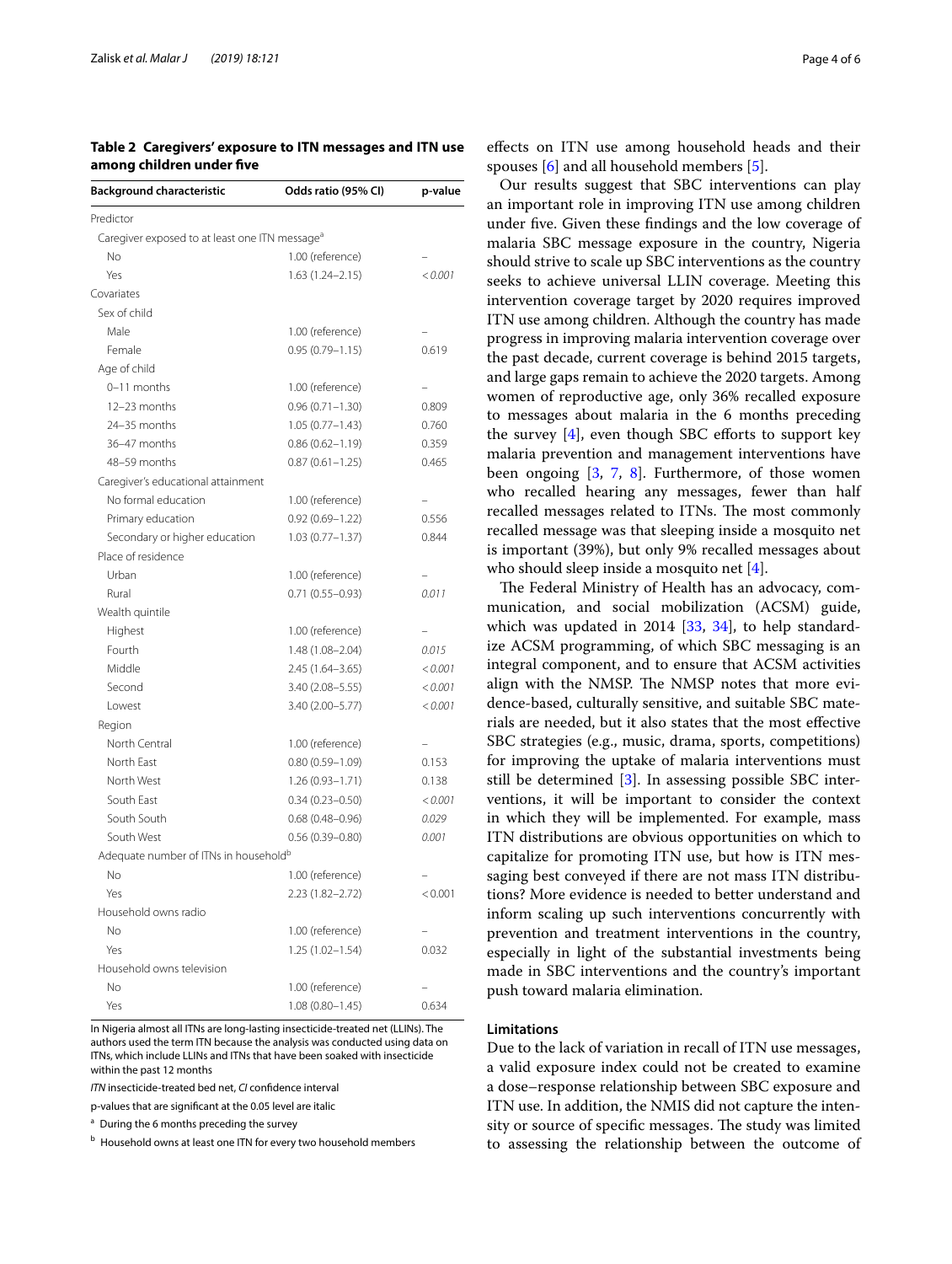interest and select individual and household-level background characteristics available in the dataset, which taken from a secondary data source. There was also a potential recall bias among survey respondents because the recall period for having heard messages related to ITN use was 6 months.

# **Conclusions**

This study suggests that caregiver exposure to ITNrelated malaria messages improves the use of ITNs among children under five. These positive effects can be leveraged to advocate for malaria SBC interventions as an integral part of Nigeria's strategy to scale up prevention and treatment intervention coverage to meet its 2020 targets. However, more evidence is needed on the impact of specifc SBC interventions to determine which are the most efective and scalable in Nigeria.

#### **Abbreviations**

ACSM: advocacy, communication, and social mobilization; CI: confdence interval; DHS: Demographic and Health Surveys; FMOH: Federal Ministry of Health; IRB: institutional review board; ITN: insecticide-treated net; LLIN: longlasting insecticide-treated net; NMIS: Nigeria Malaria Indicator Survey; NMSP: National Malaria Strategic Plan; OR: odds ratio; SBC: social and behaviour change; USAID: United States Agency for International Development; WHO: World Health Organization.

#### **Authors' contributions**

YY designed the study. SH, UI, ABM, and PU provided input on the study design. SH and KZ conducted the analysis. KZ wrote the initial draft of the manuscript. SH and YY substantially and collaboratively revised the manuscript with KZ. All authors contributed to reviewing the manuscript. All authors read and approved the fnal manuscript.

#### **Author details**

<sup>1</sup> MEASURE Evaluation, ICF, 530 Gaither Road, Suite 500, Rockville, MD 20850, USA. <sup>2</sup> Save the Children, 899 North Capitol Street NE #900, Washington, DC 20002, USA. <sup>3</sup> President's Malaria Initiative/United States Agency for International Development, Plot 1075 Diplomatic Drive, Central District Area, Abuja, Nigeria. 4 National Malaria Elimination Programme, Federal Ministry of Health Nigeria, 1st Floor, Abia Plaza, 1 Avenue, Cadastral Zone A0, Central Business District, Abuja, Nigeria.

#### **Acknowledgements**

The authors acknowledge the support of the Federal Nigeria Ministry of Health and research assistance provided by members of the Nigeria National Malaria Elimination Programme.

#### **Competing interests**

The authors declare that they have no competing interests.

#### **Availability of data and materials**

The data that support the fndings of this study are available from the Demographic and Health Surveys (DHS) Programme upon reasonable request and with permission of the DHS Program. The datasets analysed during the current study are available in the DHS repository, [https://dhsprogram.com/data/avail](https://dhsprogram.com/data/available-datasets.cfm) [able-datasets.cfm](https://dhsprogram.com/data/available-datasets.cfm).

#### **Consent for publication**

Not applicable.

#### **Ethics approval and consent to participate**

This study used existing data from the 2015 Nigeria MIS, which received prior institutional review board (IRB) approval from the ICF IRB and the Nigeria

Health Research Ethics Committee of the Federal Ministry of Health. Ethical approval was, therefore, not required for this study.

### **Funding**

This research has been supported by the President's Malaria Initiative (PMI) through the United States Agency for International Development (USAID) under the terms of MEASURE Evaluation cooperative agreement AIDOAA-L-14-00004. MEASURE Evaluation is implemented by the Carolina Population Center at the University of North Carolina at Chapel Hill, in partnership with ICF International; John Snow, Inc.; Management Sciences for Health; Palladium; and Tulane University. Views expressed are not necessarily those of PMI, USAID, or the United States government.

### **Publisher's Note**

Springer Nature remains neutral with regard to jurisdictional claims in published maps and institutional afliations.

Received: 17 December 2018 Accepted: 28 March 2019 Published online: 06 April 2019

#### **References**

- <span id="page-4-0"></span>1. WHO. World malaria report 2017. Geneva: World Health Organization; 2017.
- <span id="page-4-1"></span>2. World Health Organization. World malaria report 2015. Geneva: World Health Organization; 2015.
- <span id="page-4-2"></span>3. Federal Republic of Nigeria. National malaria strategic plan 2014–2020. Nigeria: Abuja; 2014.
- <span id="page-4-3"></span>4. National Malaria Elimination Programme (NMEP), National Population Commission (NPopC), National Bureau of Statistics (NBS), and ICF International. 2016. Nigeria Malaria Indicator Survey 2015. Abuja, Nigeria, and Rockville, Maryland, USA: NMEP, NPopC, and ICF International.
- <span id="page-4-4"></span>Kilian A, Lawford H, Ujuju CN, Abeku TA, Nwokolo E, Okoh F, et al. The impact of behaviour change communication on the use of insecticide treated nets: a secondary analysis of ten post-campaign surveys from Nigeria. Malar J. 2016;15:422.
- <span id="page-4-5"></span>6. Russell CL, Sallau A, Emukah E, Graves PM, Noland GS, Ngondi JM, et al. Determinants of bed net use in southeast Nigeria following mass distribution of LLINs: implications for social behavior change interventions. PLoS ONE. 2015;10:e0139447.
- <span id="page-4-6"></span>7. President's Malaria Initiative. Nigeria malaria operational plan FY 2017. 2017. [https://www.pmi.gov/docs/default-source/default-document](https://www.pmi.gov/docs/default-source/default-document-library/malaria-operational-plans/fy17/fy-2017-nigeria-malaria-operational-plan.pdf?sfvrsn=6)[library/malaria-operational-plans/fy17/fy-2017-nigeria-malaria-opera](https://www.pmi.gov/docs/default-source/default-document-library/malaria-operational-plans/fy17/fy-2017-nigeria-malaria-operational-plan.pdf?sfvrsn=6) [tional-plan.pdf?sfvrsn](https://www.pmi.gov/docs/default-source/default-document-library/malaria-operational-plans/fy17/fy-2017-nigeria-malaria-operational-plan.pdf?sfvrsn=6)=6. Accessed 11 Apr 2018.
- <span id="page-4-12"></span>8. President's Malaria Initiative. Nigeria malaria operational plan FY 2015. 2015[.https://www.pmi.gov/docs/default-source/default-document](https://www.pmi.gov/docs/default-source/default-document-library/malaria-operational-plans/fy-15/fy-2015-nigeria-malaria-operational-plan.pdf?sfvrsn=6)[library/malaria-operational-plans/fy-15/fy-2015-nigeria-malaria-opera](https://www.pmi.gov/docs/default-source/default-document-library/malaria-operational-plans/fy-15/fy-2015-nigeria-malaria-operational-plan.pdf?sfvrsn=6) [tional-plan.pdf?sfvrsn](https://www.pmi.gov/docs/default-source/default-document-library/malaria-operational-plans/fy-15/fy-2015-nigeria-malaria-operational-plan.pdf?sfvrsn=6)=6. Accessed 11 Apr 2018.
- <span id="page-4-7"></span>9. Umeano-Enemuoh JC, Uzochukwu B, Ezumah N, Mangham-Jeferies L, Wiseman V, Onwujekwe O. A qualitative study on health workers' and community members' perceived sources, role of information and communication on malaria treatment, prevention and control in southeast Nigeria. BMC Infect Dis. 2015;15:437.
- <span id="page-4-8"></span>10. Boulay M, Lynch M, Koenker H. Comparing two approaches for estimating the causal efect of behaviour-change communication messages promoting insecticide-treated bed nets: an analysis of the 2010 Zambia malaria indicator survey. Malar J. 2014;13:342.
- <span id="page-4-9"></span>11. Macintyre K, Littrell M, Keating J, Hamainza B, Miller J, Eisele TP. Determinants of hanging and use of ITNs in the context of near universal coverage in Zambia. Health Policy Plan. 2012;27:10.
- 12. Mugisa M, Muzoora A. Behavioral change communication strategy vital in malaria prevention interventions in rural communities: Nakasongola district, Uganda. Pan Afr Med J. 2012;13(Suppl 1):2.
- <span id="page-4-10"></span>13. Bowen HL. Impact of a mass media campaign on bed net use in Cameroon. Malar J. 2013;12:36.
- <span id="page-4-11"></span>14. Elder JP, Botwe AA, Selby RA, Franklin N, Shaw WD. Community trial of insecticide-treated bed net use promotion in southern Ghana: the Net Use Intervention study. Transl Behav Med. 2011;1:341–9.